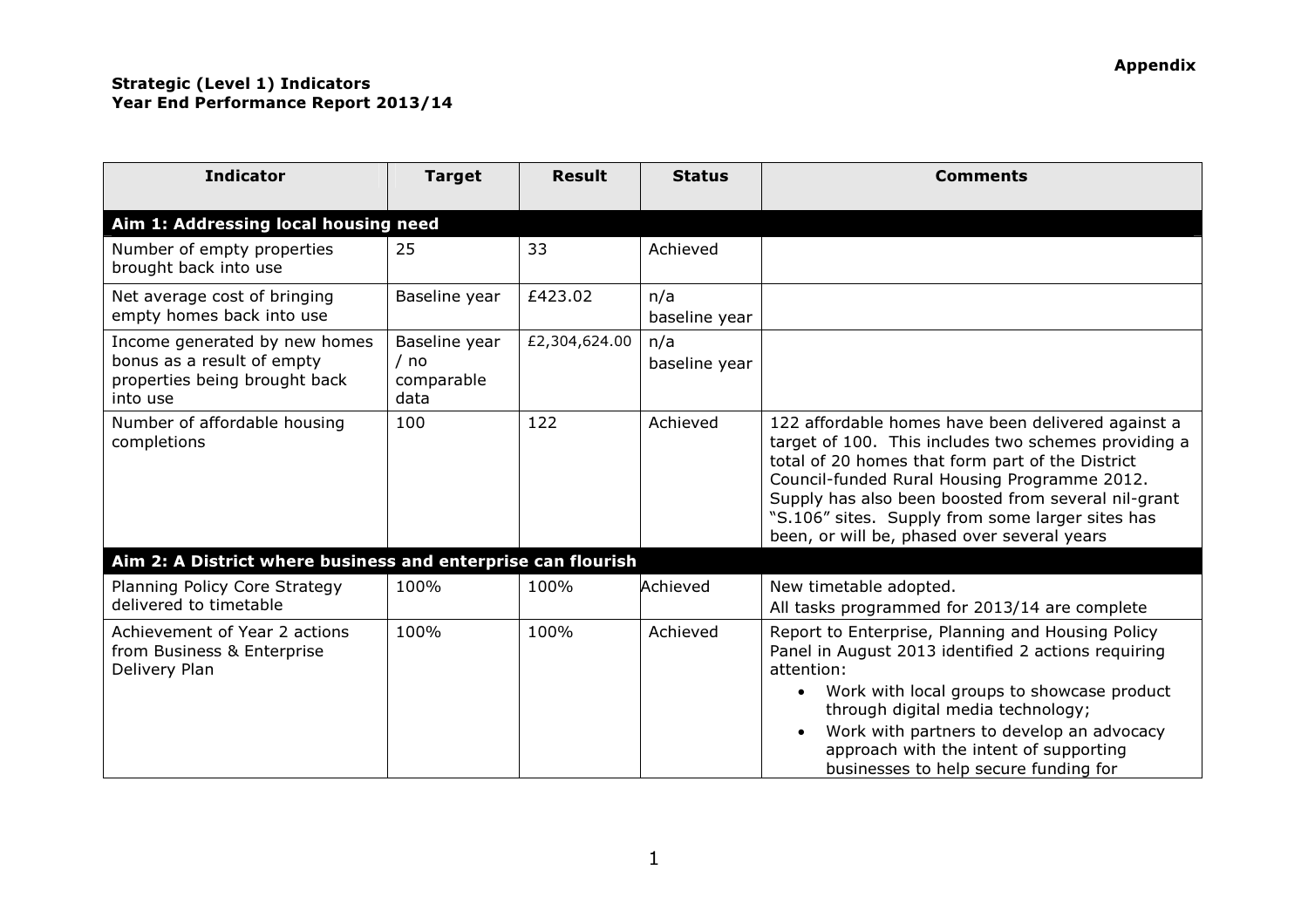Strategic (Level 1) Indicators

Year End Performance Report 2013/14

| <b>Indicator</b>                                                             | <b>Target</b>               | <b>Result</b> | <b>Status</b> | <b>Comments</b>                                                                                                                                                                                                                                                                                                                                                                                                                                                                                                                                                                                                     |
|------------------------------------------------------------------------------|-----------------------------|---------------|---------------|---------------------------------------------------------------------------------------------------------------------------------------------------------------------------------------------------------------------------------------------------------------------------------------------------------------------------------------------------------------------------------------------------------------------------------------------------------------------------------------------------------------------------------------------------------------------------------------------------------------------|
|                                                                              |                             |               |               | development.<br>Progress has been made, in terms of the first point<br>the BOO Games project has produced a toolkit of best<br>practice and this will be available locally towards the<br>end of 2014. A bid has also been made through<br>CWLEP to develop an incubation centrein Stratford<br>which, amongst other things will help support new<br>business start-ups in the digital media field.<br>In relation to the second point the City Deal project<br>has been launched and will provide a range of 'one<br>stop shop' business support which businesses in<br>Stratford District will be able to access. |
| Achievement of Year 2 actions<br>from Tourism Strategy Delivery<br>Plan      | 100%                        | 100%          | Achieved      | The timetable to produce a Destination Management<br>Plan has been agreed, the draft plan is scheduled to<br>be available for consultation by December 2014.<br>Consultants are to be appointed within the coming<br>weeks to facilitate the process. All other actions set<br>out in the strategy have been achieved.                                                                                                                                                                                                                                                                                              |
| Percentage of 'major' planning<br>applications determined within 13<br>weeks | 60%<br>(national<br>target) | 76.7%         | Achieved      | This result has kept the Council out of the DCLG Poor<br>Performer' category                                                                                                                                                                                                                                                                                                                                                                                                                                                                                                                                        |
| Percentage of 'minor' planning<br>applications determined within 8<br>weeks  | 65%<br>(national<br>target) | 72.3%         | Achieved      | Best ever recorded result for the Council                                                                                                                                                                                                                                                                                                                                                                                                                                                                                                                                                                           |
| Percentage of 'other' planning<br>applications determined within 8<br>weeks  | 80%<br>(national<br>target) | 88.6%         | Achieved      | Best ever recorded result for the Council                                                                                                                                                                                                                                                                                                                                                                                                                                                                                                                                                                           |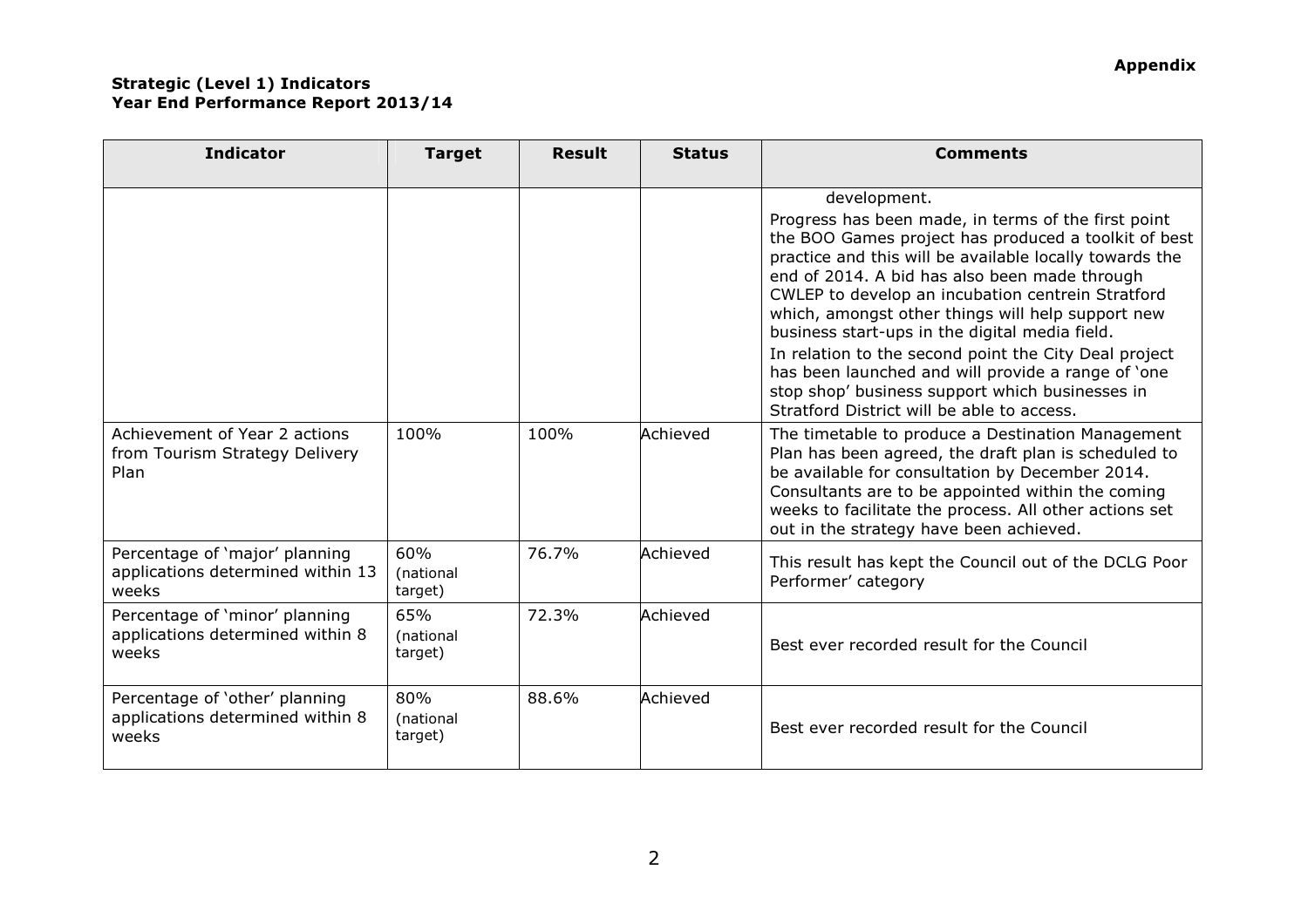## Strategic (Level 1) Indicators Year End Performance Report 2013/14

| <b>Indicator</b>                                                            | <b>Target</b>                                                                                                   | <b>Result</b>                                                                       | <b>Status</b>          | <b>Comments</b>                                                                                                                                                                                                                                                                                                                                                                          |
|-----------------------------------------------------------------------------|-----------------------------------------------------------------------------------------------------------------|-------------------------------------------------------------------------------------|------------------------|------------------------------------------------------------------------------------------------------------------------------------------------------------------------------------------------------------------------------------------------------------------------------------------------------------------------------------------------------------------------------------------|
| Aim 3: Improving access to services                                         |                                                                                                                 |                                                                                     |                        |                                                                                                                                                                                                                                                                                                                                                                                          |
| Increase access by installing<br>access points across the District          | Wellesbourne,<br>Kineton $+1$<br>rural                                                                          | Not Achieved                                                                        | <b>Not</b><br>Achieved | Unfortunately due to poor broadband connectivity<br>across the District there are limitations to where the<br>points can be installed currently. Technology<br>update/development required due to supplier pulling<br>out of the market before any more sites can be rolled<br>out                                                                                                       |
| Customer contact: Switchboard                                               | 90% within 15<br>seconds                                                                                        | 86.30%                                                                              | <b>Not</b><br>Achieved | An increase in call volumes meant that target was not<br>met. This is monitored daily and priority given to<br>peak times                                                                                                                                                                                                                                                                |
| Customer contact: Customer<br>access points                                 | 100% within<br>45 seconds                                                                                       | 100%                                                                                | Achieved               |                                                                                                                                                                                                                                                                                                                                                                                          |
| Customer contact: Personal<br>visitors                                      | 100% within<br>10 minutes                                                                                       | 100%                                                                                | Achieved               |                                                                                                                                                                                                                                                                                                                                                                                          |
| Aim 4: Minimising the impacts of climate change                             |                                                                                                                 |                                                                                     |                        |                                                                                                                                                                                                                                                                                                                                                                                          |
| Reduction in the Council's carbon<br>footprint                              | 5,104,541 kg<br>Co <sub>2e</sub><br>(2% per annum<br>reduction as<br>agreed at The<br>Cabinet on<br>09/09/2013) | 4,166,683<br>kg Co2e<br>This is a<br>reduction of<br>6.3%<br>compared to<br>2012/13 | Achieved               |                                                                                                                                                                                                                                                                                                                                                                                          |
| Percentage of household waste<br>sent to reuse, recycling and<br>composting | >61%                                                                                                            | Provisional<br>result of<br>59.44% - to<br>be confirmed<br>end of May<br>2014       | ТВС                    | Recycling service provider has been unable to find an<br>outlet for low grade paper to be reprocessed due to<br>market conditions. As a consequence this material is<br>being sent to Energy from Waste and has caused a<br>marked decrease in the proportion of material<br>recycled. This is beyond SDC's control. Had this<br>material been included in our recycling figures for Q4, |